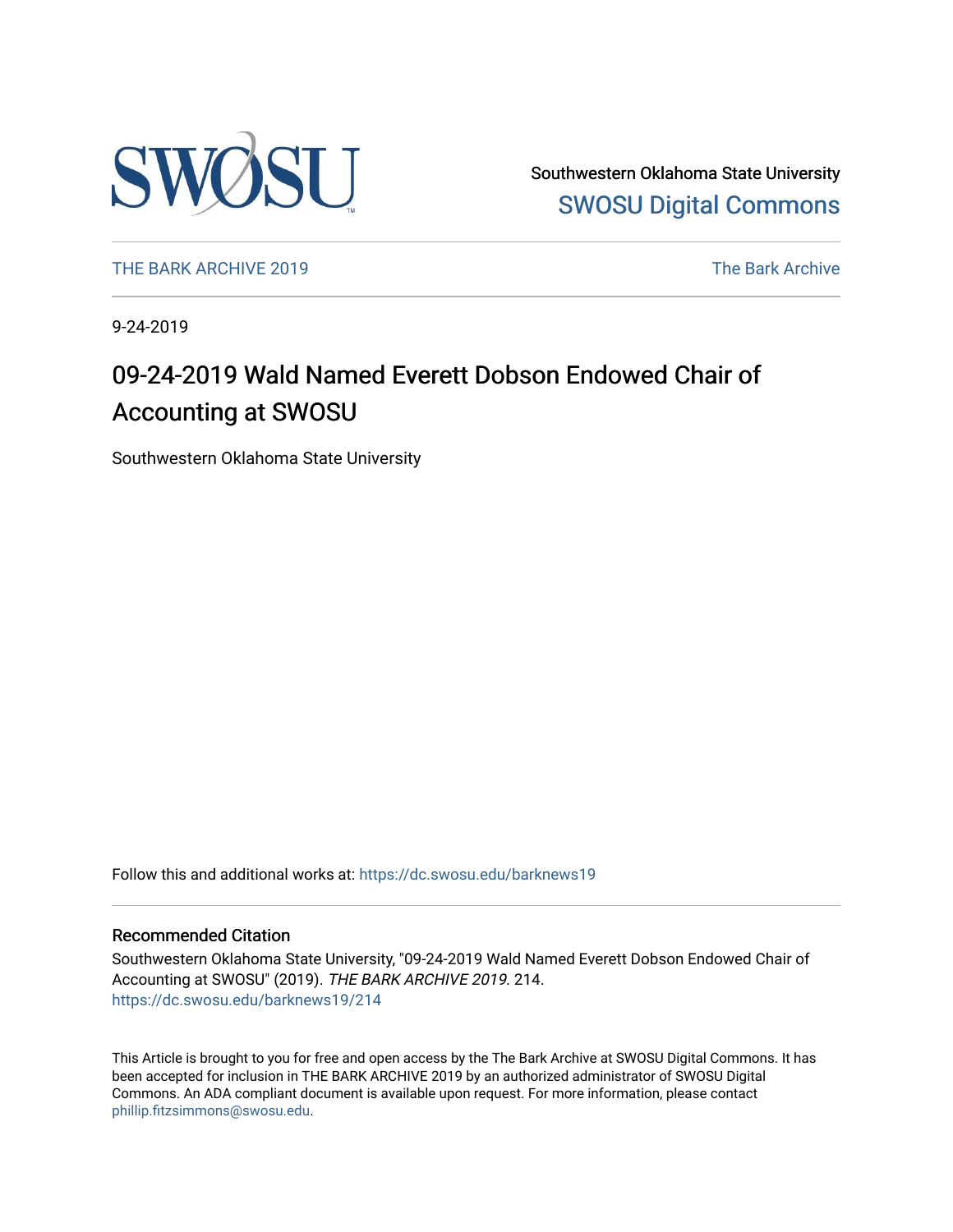

24 September, 2019

# **Wald Named Everett Dobson Endowed Chair of Accounting at SWOSU**

Dr. Trish Wald has been named as the Everett Dobson Endowed Chair of Accounting at Southwestern Oklahoma State University in Weatherford.

Dr. Patsy Parker, associate dean of the SWOSU Everett Dobson School of Business & Technology, said an endowed title is a high honor. Faculty members who hold endowed positions are enthusiastic promotors of student success and active in teaching, scholarly activity and service.

The Everett Dobson School of Business and Technology is fortunate to have several endowed positions available through generous donations of individuals and families who understand the importance of higher education.

Wald previously held the position of Don Weeks Endowed Professorship of Accounting. Other endowed positions that have been awarded in the Dobson SBT are:

\*Everett Dobson Endowed Chair of Management – Dr. Hank Ramsey

\*Everett Dobson Endowed Chair of Marketing – Dr. Amanda Evert

\*Ed and Winnie Ola Berrong Endowed Chair in Engineering Technology – Cindi Albrightson

Wald, a native of Thomas, received her Bachelor of Business Administration degree in Accounting and Finance from SWOSU in 2003, where she graduated *summa cum laude* and was named the Outstanding Senior in Finance. In the summer of 2003, Wald began law school at the University of Oklahoma School of Law in Norman. While at OU, she earned American Jurisprudence (AmJur) awards in Legal Research and Writing, Criminal Law, European Union Law, Insurance Law, Agency and Partnership, Mergers and Acquisitions and Estate Planning. After earning her juris doctorate degree with honors, Wald was initiated into the Order of the Coif, a national honor society honoring the top ten percent (10%) of a graduating class.

Wald began working as an attorney at the law firm of DeBee Gilchrist, P.C., where her work centered on business formation, taxation and mergers/acquisitions. In the fall of 2008, she was offered a job at SWOSU in the School of Business and Technology, which she gladly accepted.

While at SWOSU, she has taught classes in business law, tax law and accounting. In addition to teaching, she has been active in scholarly activity through research and presentations with both the Academy of Legal Studies in Business (ALSB), a national group, and its regional affiliate, the Southern Academy of Legal Studies in Business (SALSB). Wald also serves as a reviewer for the Southern Law Journal and the American Business Law Journal.

Wald is very involved in campus activities and committees including being a faculty senator from 2013 to 2016 and she served as the secretary/treasurer of Faculty Senate during the 2015/2016 academic year. She and Parker implemented a faculty-mentoring program for the SWOSU School of Business and Technology with a purpose to help new instructors segue into their teaching experiences at SWOSU.

She is a member of Kiwanis, graduate of Leadership Weatherford Class 14 and a member of the finance committee at St. Eugene's Catholic Church in Weatherford. In addition, she is a member of both the Custer County Bar Association and the Oklahoma Bar Association.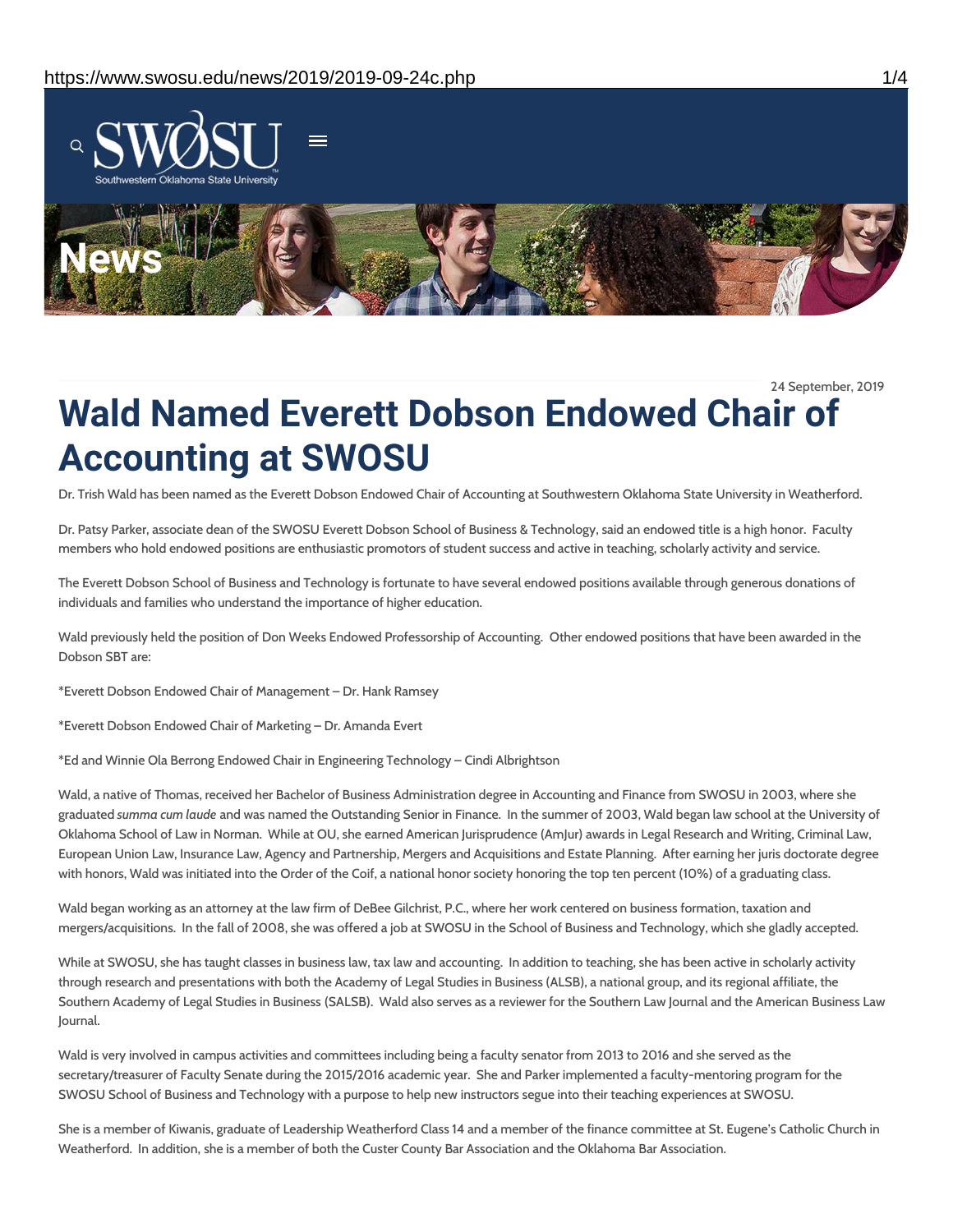#### https://www.swosu.edu/news/2019/2019-09-24c.php 2/4

In 2014, she received the Outstanding Accounting Educator Award from the Oklahoma Society of Certified Public Accountants. She has served as chair of the Department of Business and Computer Science.

Wald and her husband, Nick, live in Weatherford and spend most of their time chasing their three boys – Noah, Eli and Jacob - and going from one activity to another.

| Academics             | D |
|-----------------------|---|
| Administration        | D |
| Alumni and Foundation | D |
| Community             | D |
| Events                | D |
| Faculty and Staff     | D |
| Miscellaneous         | D |
| Sayre                 | D |
| <b>Students</b>       | D |
|                       |   |

| <b>Archive Links</b> |   |
|----------------------|---|
| 2018                 | D |
| 2019                 | D |
| 2020                 | D |
| Archive              | D |
|                      |   |



### Weatherford Campus

100 Campus Drive Weatherford, OK 73096

Sayre Campus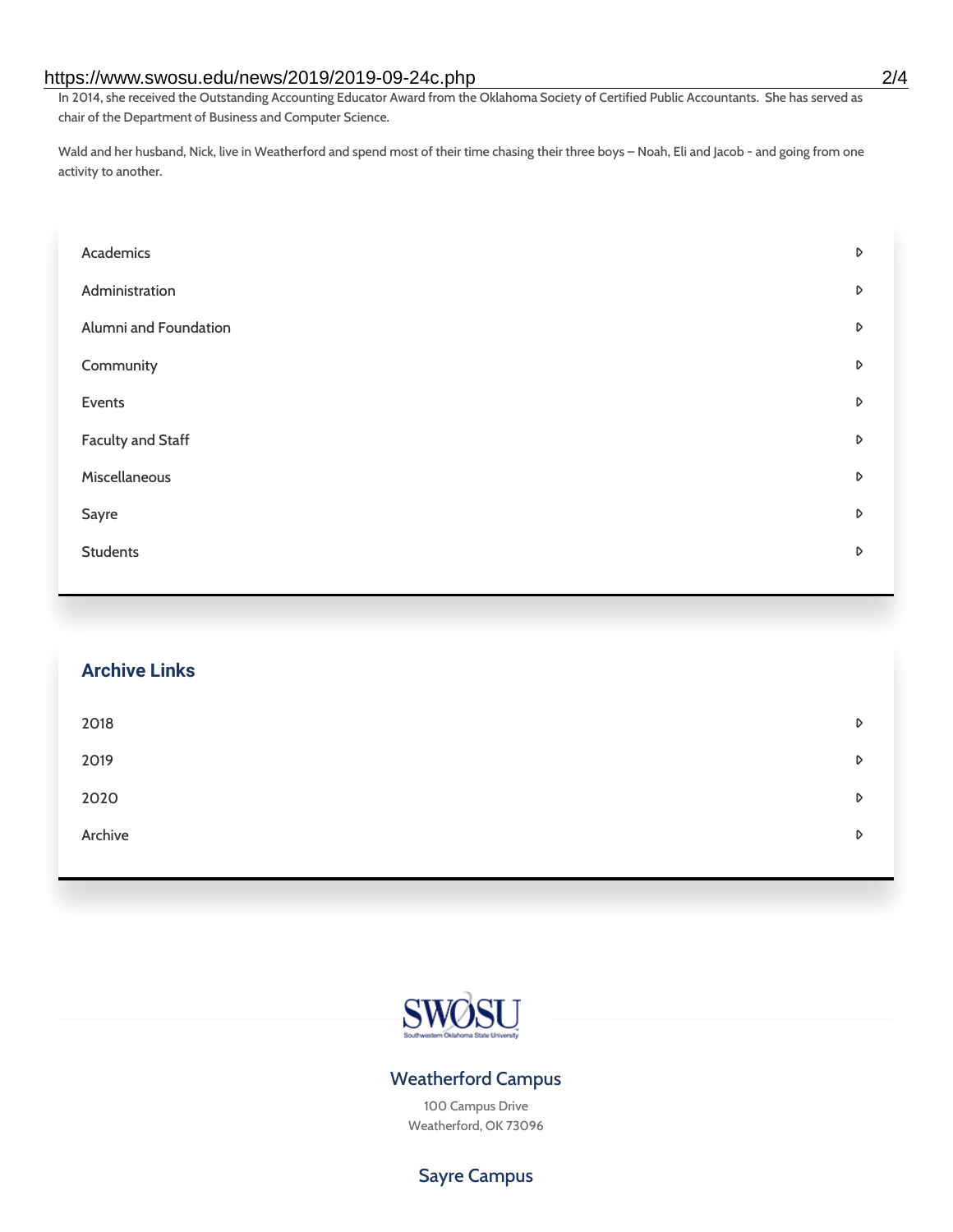409 E Mississippi Ave Sayre, OK 73662

## Connect to Us

fyom

Contact [Information](https://www.swosu.edu/about/contact.php)

[University/Facility](https://www.swosu.edu/about/operating-hours.php) Hours

[Campus](https://map.concept3d.com/?id=768#!ct/10964,10214,10213,10212,10205,10204,10203,10202,10136,10129,10128,0,31226,10130,10201,10641,0) Map

Give to [SWOSU](https://standingfirmly.com/donate)

Shop [SWOSU](https://shopswosu.merchorders.com/)



**[Directory](https://www.swosu.edu/directory/index.php)** [Calendar](https://eventpublisher.dudesolutions.com/swosu/) [Apply](https://www.swosu.edu/admissions/apply-to-swosu.php) [GoSWOSU](https://qlsso.quicklaunchsso.com/home/1267) [Jobs@SWOSU](https://swosu.csod.com/ux/ats/careersite/1/home?c=swosu)



Current [Students](https://bulldog.swosu.edu/index.php)

[Faculty](https://bulldog.swosu.edu/faculty-staff/index.php) and Staff

**Enrollment Management** [580.774.3782](tel:5807743782)

> **PR/Marketing** [580.774.3063](tel:5807743063)